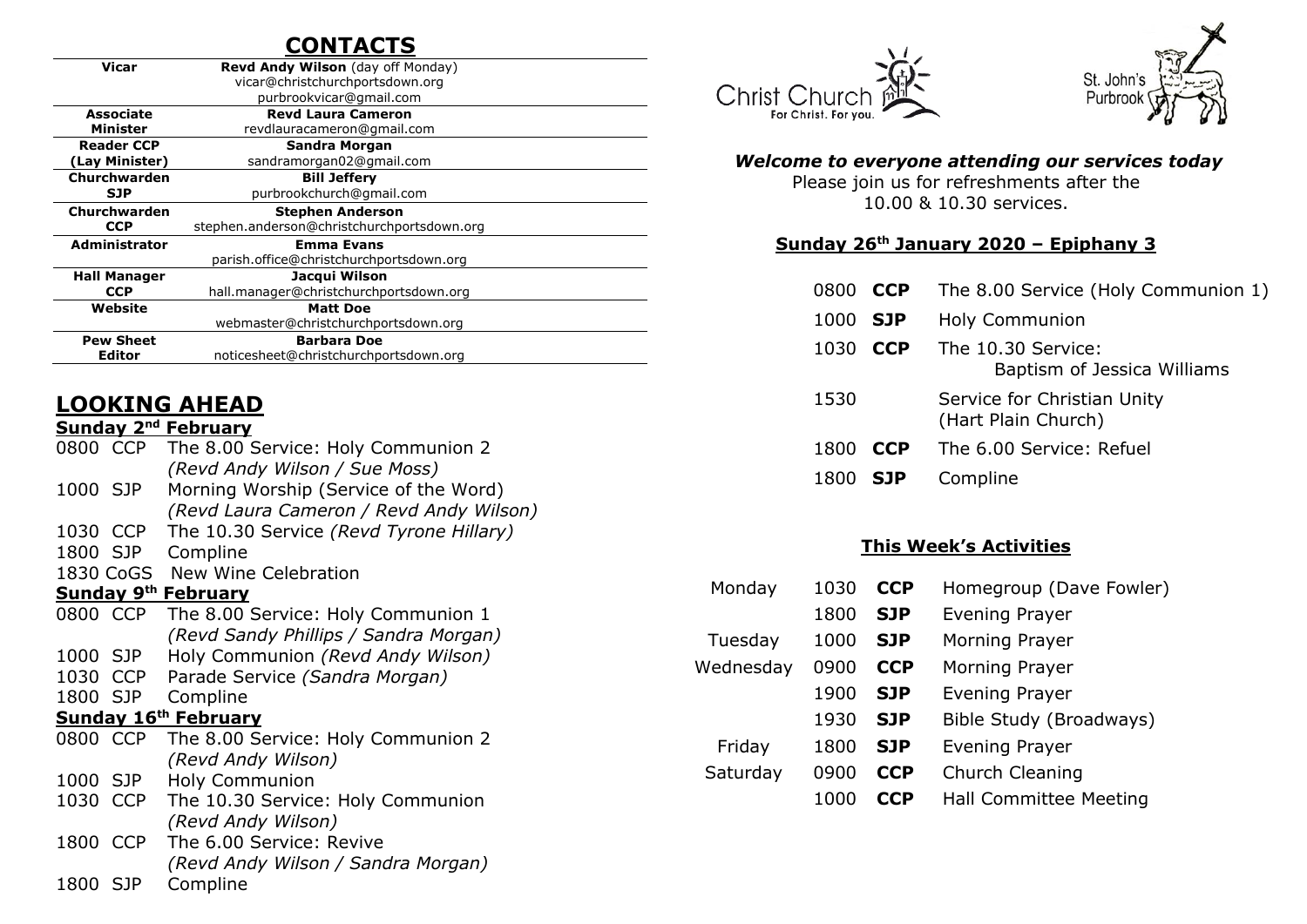**CHRIST CHURCH**  [www.christchurchportsdown.org](http://www.christchurchportsdown.org/) 



#### **Mission of the Month:** *School Pastors*

This morning we welcome **Jessica Williams** & all her family & friends to her service of Baptism.

**The 6.00 Service: Refuel** is a quiet time of reflection with recorded music, prayer, silence and listening to the Bible. All are welcome **TODAY** at 6pm.

The **hearing loop** in church is now working again. If you use it, Andy Wilson or Stuart Davies would be interested to know of its effectiveness.

**Year Book:** Please could all group leaders submit reports for the 2019 annual report to Emma Evans by the end of January.

**The funeral of Bryan Scarth** will take place at The Oaks Havant Crematorium on **Wednesday 12th February** at 11.30am.

**Annual meetings** for Christ Church will take place on **Thursday 23rd April** starting at 7.30pm.

# **NOTES AND NEWS**

**JustOne:** Churches across Portsmouth are hosting evangelist Canon J John to speak at Portsmouth Guildhall on **4th and 5th April** (7.30pm). This is a great opportunity to invite just one relative, friend, neighbour or colleague to hear the life changing message of Jesus Christ presented in an accessible manner. Tickets are £5 each and Andy Wilson has some to sell. See justone.co.uk for more details.

If you would like to receive this notice sheet each week by email, please send a request to parish.office@christchurchportsdown.org

[www.stjohnspurbrook.org.uk](http://www.stjohnspurbrook.org.uk/)

**ST JOHN'S**



There will be a service to mark the **Week of Prayer for Christian Unity** at Hart Plain Church at 3.30pm **today**. Revd Andy will be representing St John's. Everybody is welcome.

**Annual Report:** Please could all group leaders submit reports for the 2019 annual report to Bill Jeffery by 9th February.

**The funeral of Harry Gower** will take place at The Oaks Havant Crematorium on **Monday 10th February** at 1.45pm.

### **Grand Jumble Sale: Saturday 15th February**

10.30 -12.30pm at St John's Church Hall. Please bring all contributions to the hall on Friday  $14<sup>th</sup>$  after 6pm or to the Broadways Coffee Shop on Thursday 13th after 10am. Thank you.

**Annual meetings** for St John's will take place on **Sunday 29th March** starting at 11.15am.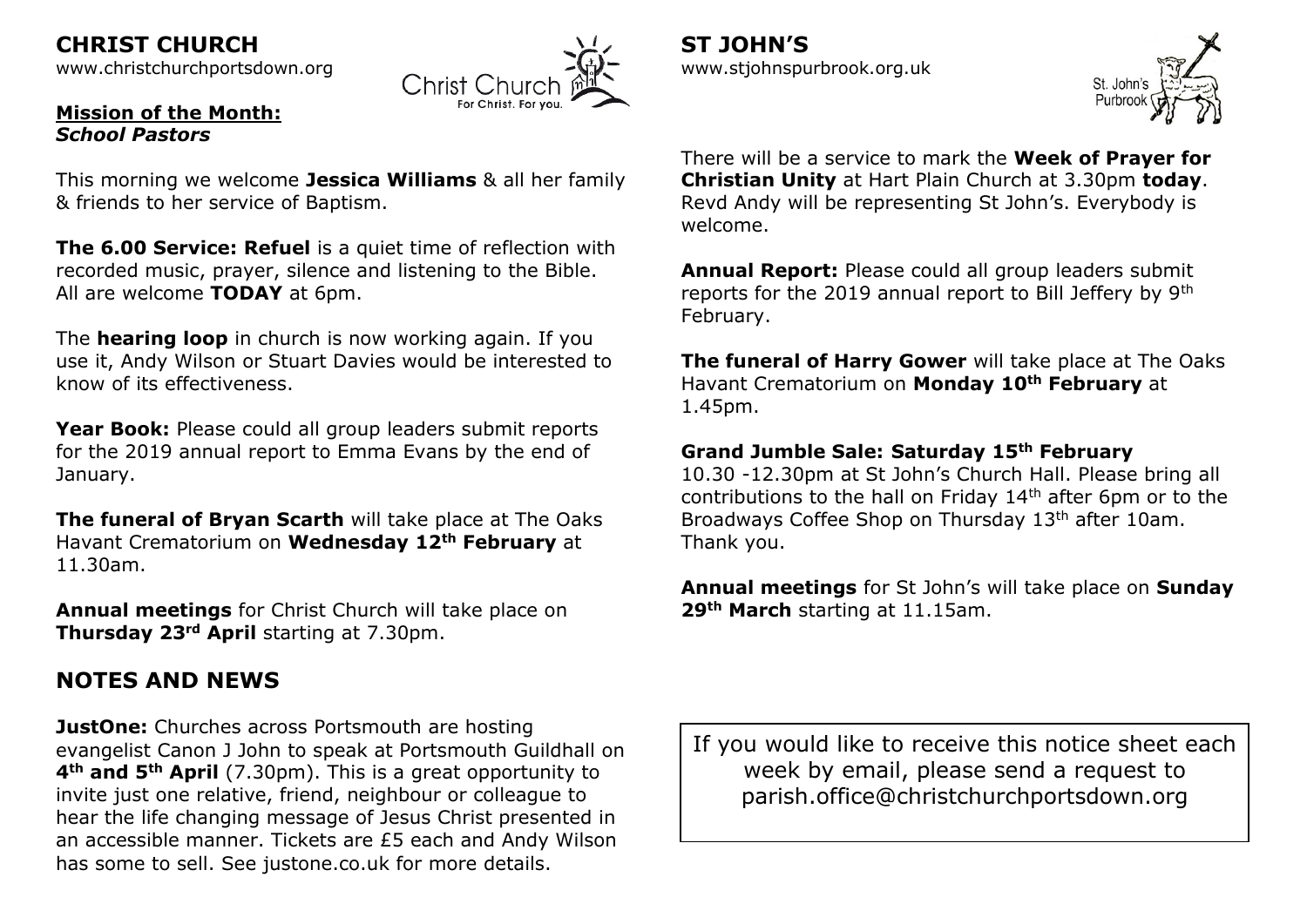Zebedee and his brother John, in the boat with their father Zebedee, mending their nets, and he called them. <sup>22</sup>Immediately they left the boat and their father, and followed him. <sup>23</sup> Jesus went throughout Galilee, teaching in their synagogues and proclaiming the good news of the kingdom and curing every disease and every sickness among the people.

*This is the Gospel of the Lord. Praise to you, O Christ.*

## **Post Communion**

Almighty Father, whose Son our Saviour Jesus Christ is the light of the world: may your people, illumined by your word and sacraments, shine with the radiance of his glory, that he may be known, worshipped, and obeyed to the ends of the earth; for he is alive and reigns, now and for ever.

**Amen.**

### **THIRD SUNDAY OF EPIPHANY**

### **COLLECT**

Almighty God, whose Son revealed in signs and miracles the wonder of your saving presence: renew your people with your heavenly grace, and in all our weakness sustain us by your mighty power; through Jesus Christ your Son our Lord, who is alive and reigns with you, in the unity of the Holy Spirit, one God, now and for ever.

### **Amen.**

# **OLD TESTAMENT: Isaiah 9:1–4**

<sup>9</sup> But there will be no gloom for those who were in anguish. In the former time he brought into contempt the land of Zebulun and the land of Naphtali, but in the latter time he will make glorious the way of the sea, the land beyond the Jordan, Galilee of the nations. <sup>2</sup> The people who walked in darkness have seen a great light; those who lived in a land of deep darkness— on them light has shined.  $3$  You have multiplied the nation, you have increased its joy; they rejoice before you as with joy at the harvest, as people exult when dividing plunder. <sup>4</sup> For the yoke of their burden, and the bar across their shoulders, the rod of their oppressor, you have broken as on the day of Midian.

*This is the word of the Lord. Thanks be to God.*